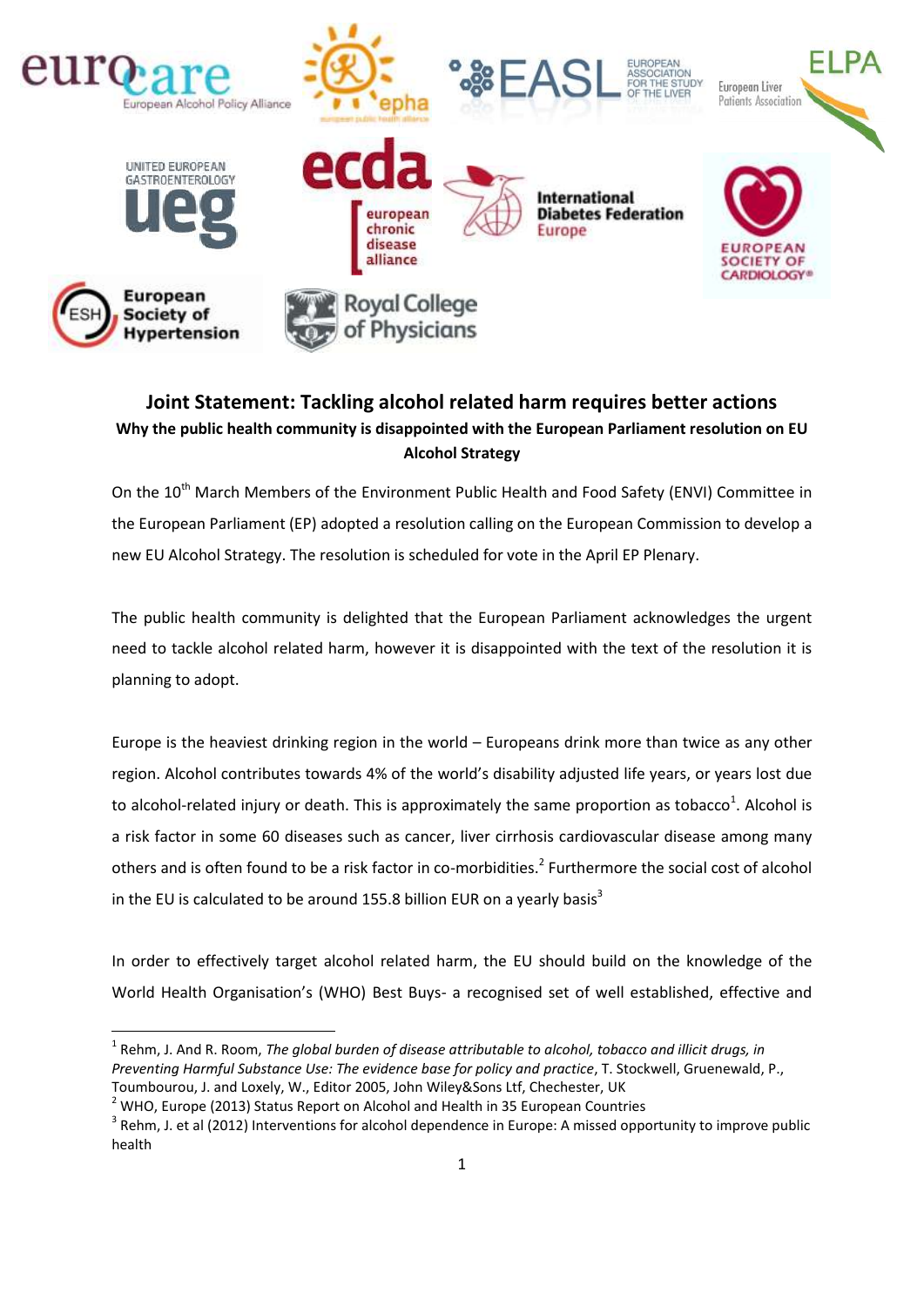cost effective public health interventions for alcohol policy. WHO recommends actions in areas of price, marketing and availability<sup>4</sup>, regrettably the current text of the resolution does not include actions in these areas.

What is even more disappointing is that the EP ENVI committee has failed to acknowledge the right of consumers to know what is in their drinks. All the amendments regarding alcoholic beverages labelling have been rejected: this will continue a paradoxical situation in the EU, where consumers can tell what is in their bottle of milk but not in alcoholic cocktail, wine or beer.

Mariann Skar- Eurocare Secretary General commented: *"We are pleased that the European Parliament acknowledges the need to tackle alcohol related harm, however we would like to encourage it to recommend cost- effective measures to address alcohol. It is also incredibly puzzling why the Committee that is supposedly protecting public health keeps on rejecting proposals that would allow consumers to make informed choices about their drinks. One has to wonder whether they are protecting consumers or the industry?"*

*"It is regrettable that that the ENVI Committee did not address advertising and labelling, for which there are legislative tools at the European level to achieve better results. The alcohol industry increasingly targets their promotional activities to extend their market. Labelling is intended to provide the consumer with information—such as ingredients and nutritional values, but also warn about the product's health risks. There are examples of leadership from Member States: for example, since October 2006 the French Code of Public Health requires a warning label on alcohol packaging relating to drinking in pregnancy. Claims that the EU would be encroaching on national competences in these instances are simply inaccurate and misleading,"* pointed out Peggy Maguire, President of EPHA and Director General of the European Institute of Women's Health.

Professor Sir Ian Gilmore, past President of the Royal College of Physicians and Chair of the European Alcohol and Health Forum Science Committee said *"The Science Group of the European Alcohol and Health Forum studied the impact of marketing on young people and concluded that marketing has the effect of both encouraging earlier uptake of drinking and increasing consumption. It is therefore disappointing that the ENVI committee did not support effective actions to limit young* 

**.** 

<sup>&</sup>lt;sup>4</sup> [http://www.who.int/nmh/publications/who\\_bestbuys\\_to\\_prevent\\_ncds.pdf](http://www.who.int/nmh/publications/who_bestbuys_to_prevent_ncds.pdf)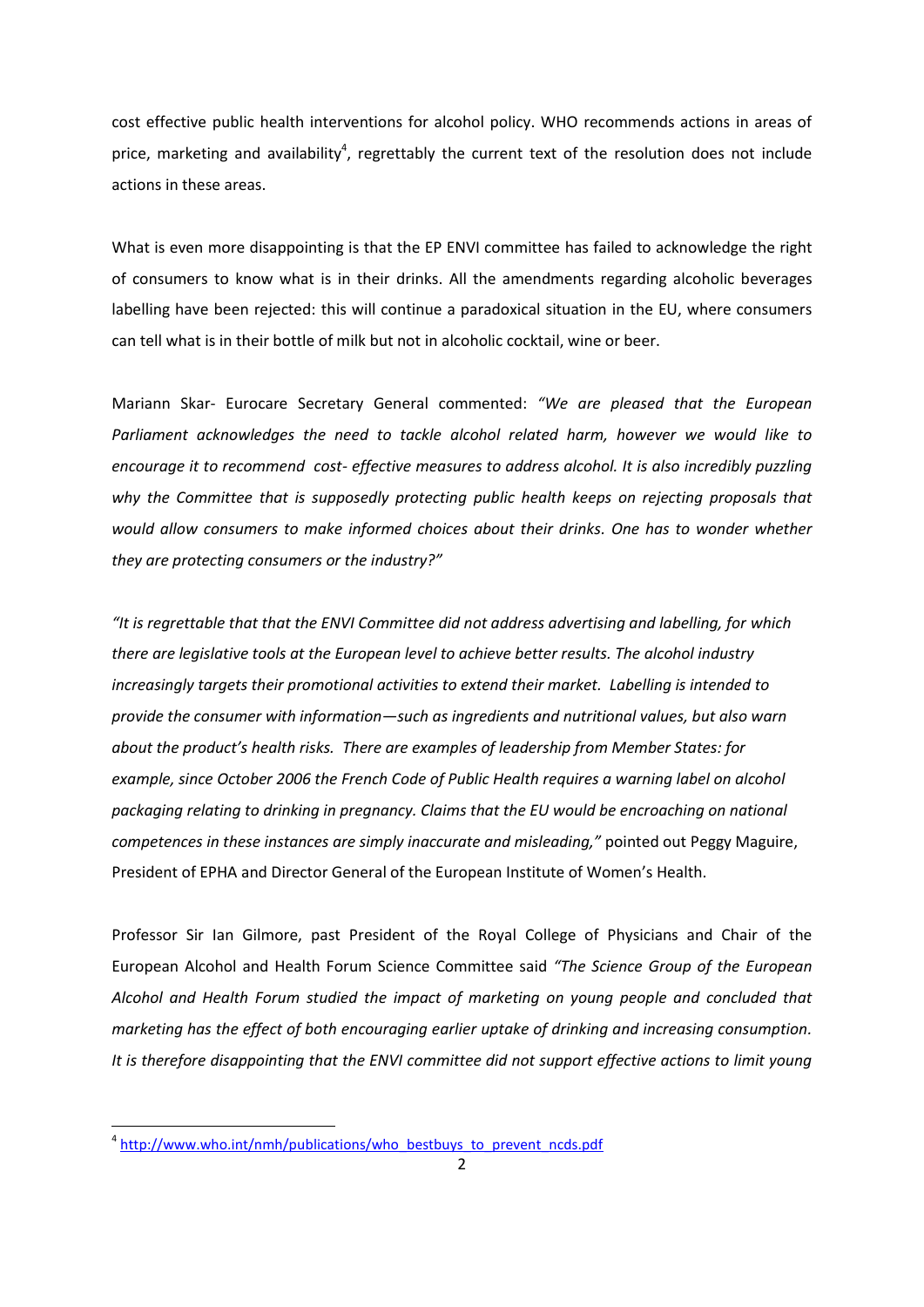*people's actual exposure to marketing through the internet including social media or to assist member states to enforce national marketing regulations.*"

In addition, the European Parliament resolution appears to be detached from developments at Member State level. For instance, Minimum Unit Pricing (MUP) on alcohol was approved by the Scottish Parliament and is under consideration in Ireland, Estonia with other countries expected to follow suit. Unfortunately, the Members of European Parliament (MEPs) chose not to address the issue of pricing and fiscal measures, which are regarded as the most effective to tackle alcohol related harm.

The public health community, encompassing health advocacy groups, patients and health professionals would like to call on MEPs to consider the inclusion of the above highlighted points in the plenary vote in April. Due to the size of the problem and the universal impact of alcohol on human health a set of concrete and decisive actions are needed. Addressing the issue of alcohol related harm through effective policies as recommended by WHO and encourages by the EU public health community will offer measureable health system savings and will have the long-term effect on enhancing growth and productivity in Europe by preserving EU citizens' wellbeing.

The Commission is then expected to publish an action plan on alcohol related harm in September, followed by the development of the new EU Alcohol Strategy once the next Commissioner for Health is in office.

Notes to Editors:

**European Alcohol Policy Alliance** Mariann Skar, Secretary General Email: mariann.skar@eurocare.org GSM: +32 (0) 474 830 041

## **European Public Health Alliance**

Javier Delgado Rivera, EPHA Communications Coordinator Email: j.delgado-rivera@epha.org Tel: 32 (0) 2 233 38 876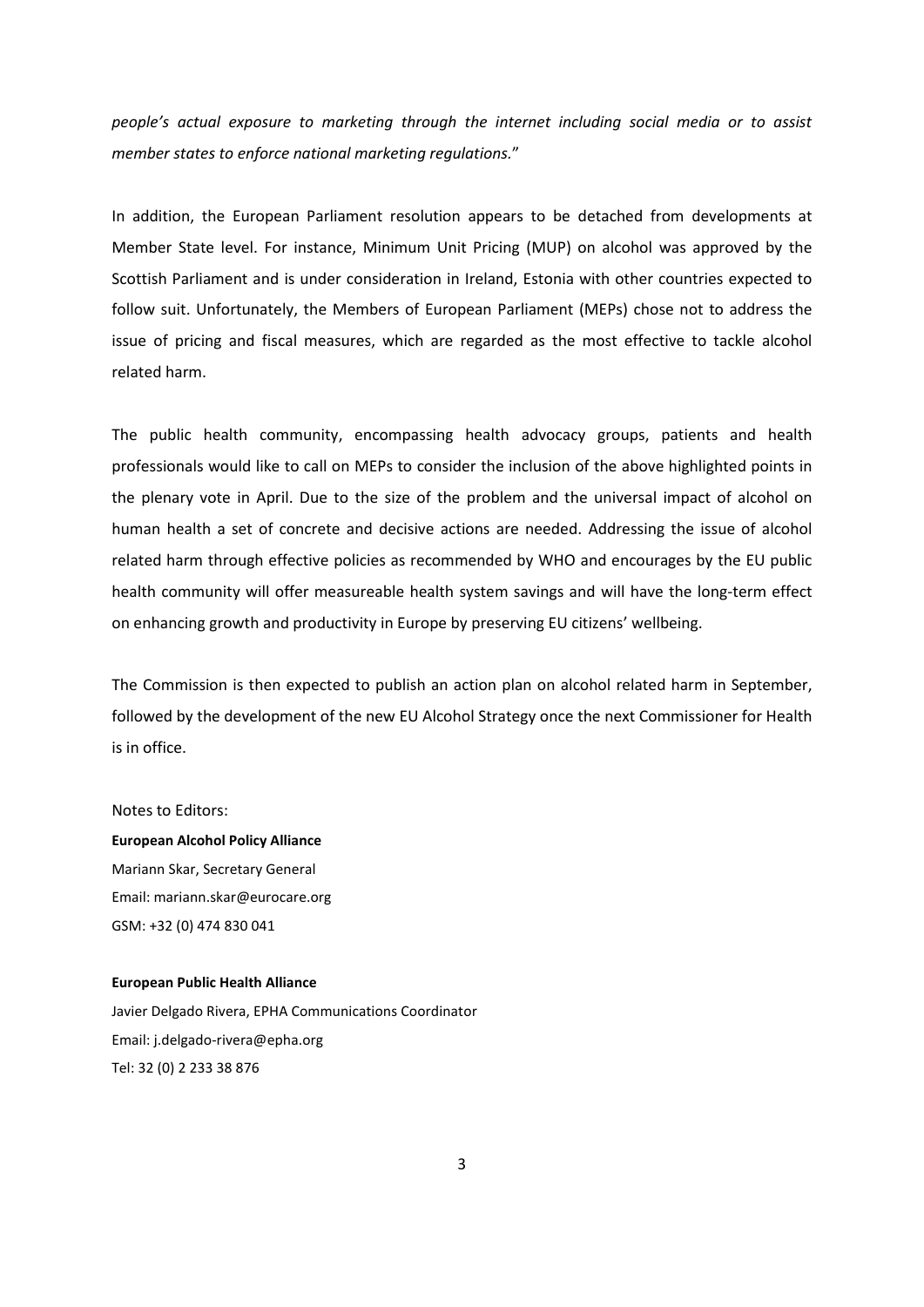EUROCARE (The European Alcohol Policy Alliance) is an alliance of non-governmental and public health organisations with around 50 member organisations across 23 European countries advocating the prevention and reduction of alcohol related harm in Europe. [www.eurocare.org](file:///C:/Users/Aleksandra/Desktop/www.eurocare.org)

EUROPEAN PUBLIC HEALTH ALLIANCE (EPHA) is a change agent – Europe's leading NGO advocating for better health. We are a dynamic member-led organisation, made up of public health NGOs, patient groups, health professionals, and disease groups working together to improve health and strengthen the voice of public health in Europe. [www.epha.org](file:///C:/Users/Aleksandra/Desktop/www.epha.org)

THE EUROPEAN ASSOCIATION FOR THE STUDY OF THE LIVER (EASL) attracts the foremost hepatology experts as members and has an impressive track record in promoting research in liver disease, supporting wider education, and promoting changes in European liver policy. [www.easl.eu](http://www.easl.eu/)

THE EUROPEAN LIVER PATIENTS ASSOCIATION (ELPA) aim is to promote the interests of people with liver disease. It was established in 2005 and has 30 members from 24 countries [www.elpa-info.org](http://www.elpa-info.org/)

THE UNITED EUROPEAN GASTROENTEROLOGY (UEG) is a professional non-profit organisation comprising all of the major European societies with an interest in disease of the digestive system. UEG is the most comprehensive organisation of this kind in the world, and its affiliated member societies represent over 22.000 European specialists[. www.ueg.eu](http://www.ueg.eu/)

EUROPEAN CHRONIC DISEASE ALLIANCE (ECDA) 10 not-for-profit European organisations, representing over 100,000 health professionals and patients, have joined forces to put the case for immediate political action to reverse the alarming rise in chronic diseases which affects more than a third of the population of Europe – over 100 million citizens. [www.alliancechronicdiseases.org](file://EUROSERVER/Common/European%20Parliament/Working%20on%20Oral%20Question%202013/March%202014/www.alliancechronicdiseases.org)

INTERNATIONAL DIABETES FEDERATION EUROPEAN REGION (IDF- EUROPE) is the European chapter of the International Diabetes Federation (IDF). We are umbrella organization representing 70 diabetes organizations in 47 countries across Europe. We are a diverse and inclusive multicultural network of national diabetes associations, representing both people living with diabetes and healthcare professionals. [www.idf-europe.org](file:///C:/Users/Aleksandra/Desktop/www.idf-europe.org)

EUROPEAN SOCIETY OF HYPERTENSION (ESH), leader in the field of hypertension and cardiovascular prevention. Founded in 1989, the Society is committed to excellence in research, education and clinical practice in hypertension and cardiovascular prevention with the aim of reducing hypertension-induced morbidity and mortality. [www.eshonline.org](file://EUROSERVER/Common/European%20Parliament/Working%20on%20Oral%20Question%202013/March%202014/www.eshonline.org)